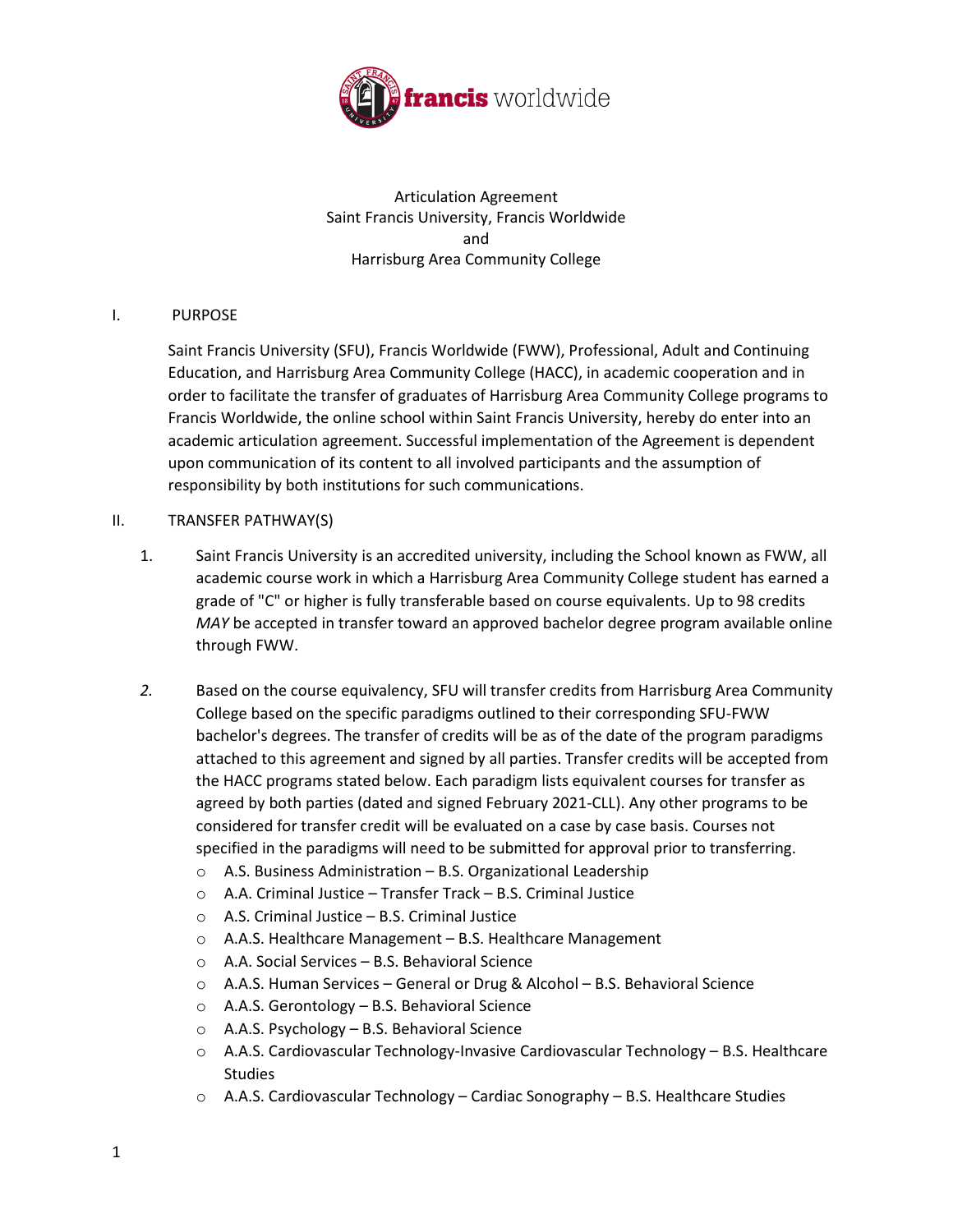

- o A.S. Dental Hygiene B.S. Healthcare Studies
- o A.A.S. Diagnostic Medical Sonography B.S. Healthcare Studies
- o A.A.S. Health Science B.S. Healthcare Studies
- o A.S. Medical Laboratory Technician B.S. Healthcare Studies
- o A.S. Respiratory Therapist B.S. Healthcare Studies
- o A.S. Radiologic Technology B.S. Healthcare Studies
- o A.A. Early Childhood Elementary Education B.A. Early Childhood Education
- $\circ$  A.A. Early Childhood Elementary Education B.S. Early Childhood Education
- 3. Any students enrolling at SFU through FWW MAY transfer up to 98 credit hours for a bachelor's from CLEP, DANTES and Excelsior, military training (based upon a transcript from the American Council on Education (ACE), College Credit Recommendation Service or Community College of the Air Force (CCAF) transcript) and ACE or National College Credit Recommendation Service (NCCRS) credits - providing students meet residency requirements. Transfer credit is awarded based on degree program requirements. Residency requirements equate to 30 credit hours or 10 classes. Official documentation is required for consideration. Students transferring to traditional SFU programs may be eligible to transfer only 64 credits per University transfer credit policy.

#### III. Terms

- 1. This agreement provides Harrisburg Area Community College eligible students and employees a twenty-five (25%) percent tuition reduction in courses matriculated through FWW, applicable as of the date this Agreement is fully executed by the parties below. Students and employees must identify as Harrisburg Area Community College students or employees at the time of application. This discount does not apply to traditional Saint Francis University courses and programs.
- 2. SFU may change its tuition rates at any time at its sole discretion and the reduction will be calculated based on the current tuition in effect for the applicable academic term for the enrolled program. Eligible employees and alumni shall not be entitled to any other reduction and are subject to all other admission and continuation requirements as set forth in the respective SFU policies and catalogs.
- 3. This Agreement is effective as of the date of the fully executed document, and shall continue until terminated. Both parties must approve amendments to the Agreement in writing. Either party may terminate the Agreement without cause upon 90 days written notice to the other party. Notwithstanding the foregoing, either party may terminate the Agreement immediately in the event that participation under the Agreement may give rise to a violation of any requirement of federal or state law or regulation or the requirements of any accrediting agency having jurisdiction.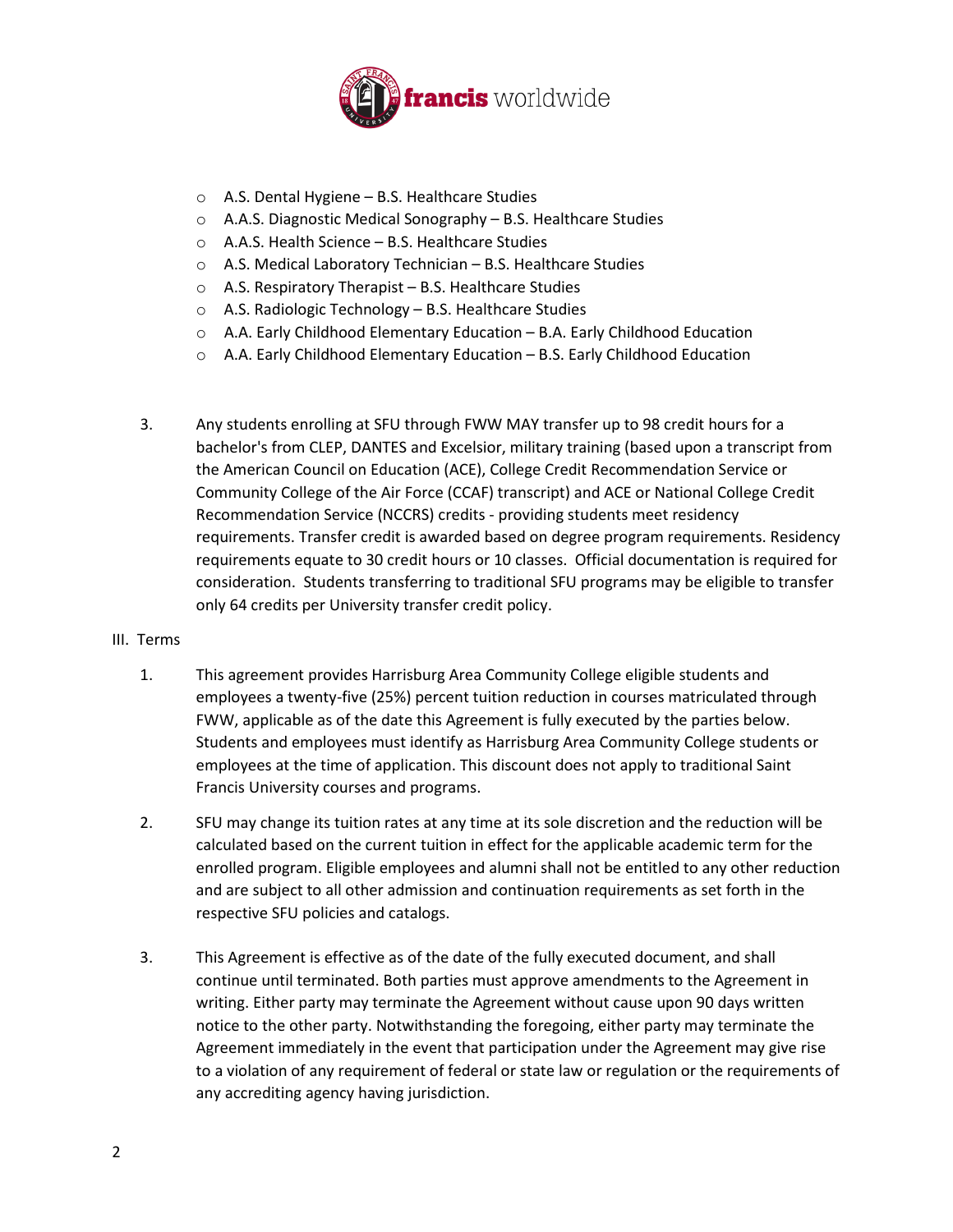

- 4. Admission criteria and academic requirements will be subject to the applicable academic catalog accessed through francis.edu at the time of the students' admission. Students who have begun their program of study or students in the process of enrolling prior to the effective date will be grandfathered in to continue receiving the discount offered in this Agreement until such time such students complete or discontinue enrollment in their program.
- 5. Transferability of third-party course work will be evaluated on a case by case basis.
- 6. This Articulation Agreement is based on the current curriculum of both educational institutions. Each institution is responsible for notifying the other of any substantive changes to the curriculum. This agreement shall be reviewed by both institutions every three years. Curriculum may be updated and added for the term of this agreement as long as both parties agree to the terms in this agreement at the time the curriculum is changed. By signing and dating the curriculum document, the documents will hereby be made part of this agreement.
- 7. The parties grant to each other a non-exclusive, non-transferable license to use each other's trademarks and service marks in furtherance of the articulation coordination detailed herein or in a manner solely for the purpose of identifying and communicating the existence of the relationship to Harrisburg Area Community College students and alumni. Use of trademarks, service marks and logos will comply with use policies of the originating institution. The parties shall discontinue the use of the licensed marks and return any and all files and materials containing the licensed marks supplied by the owner at termination or expiration of the Agreement. Neither party grants to the other any interest in the other party's trademarks. Should either originating institution request, in writing, that a particular use of the originating institution's trademarks and/or service marks be discontinued, the nonoriginating institution shall cease and desist such use of the trademarks and/or service marks.
- 8. Harrisburg Area Community College agrees to notify students of transfer opportunities to SFU - FWW, to collaborate with SFU - FWW on other forms of transfer communication and to host Francis Worldwide representatives on campus for recruitment activities during the academic school year.
- 9. The parties hereto will have the relationship of independent contractors for all purposes. Each will have complete control over its own performance and the details for accomplishing its own obligations under this Agreement. In no event will the agents, representatives or employees of one party be deemed to be agents, representatives or employees of the other.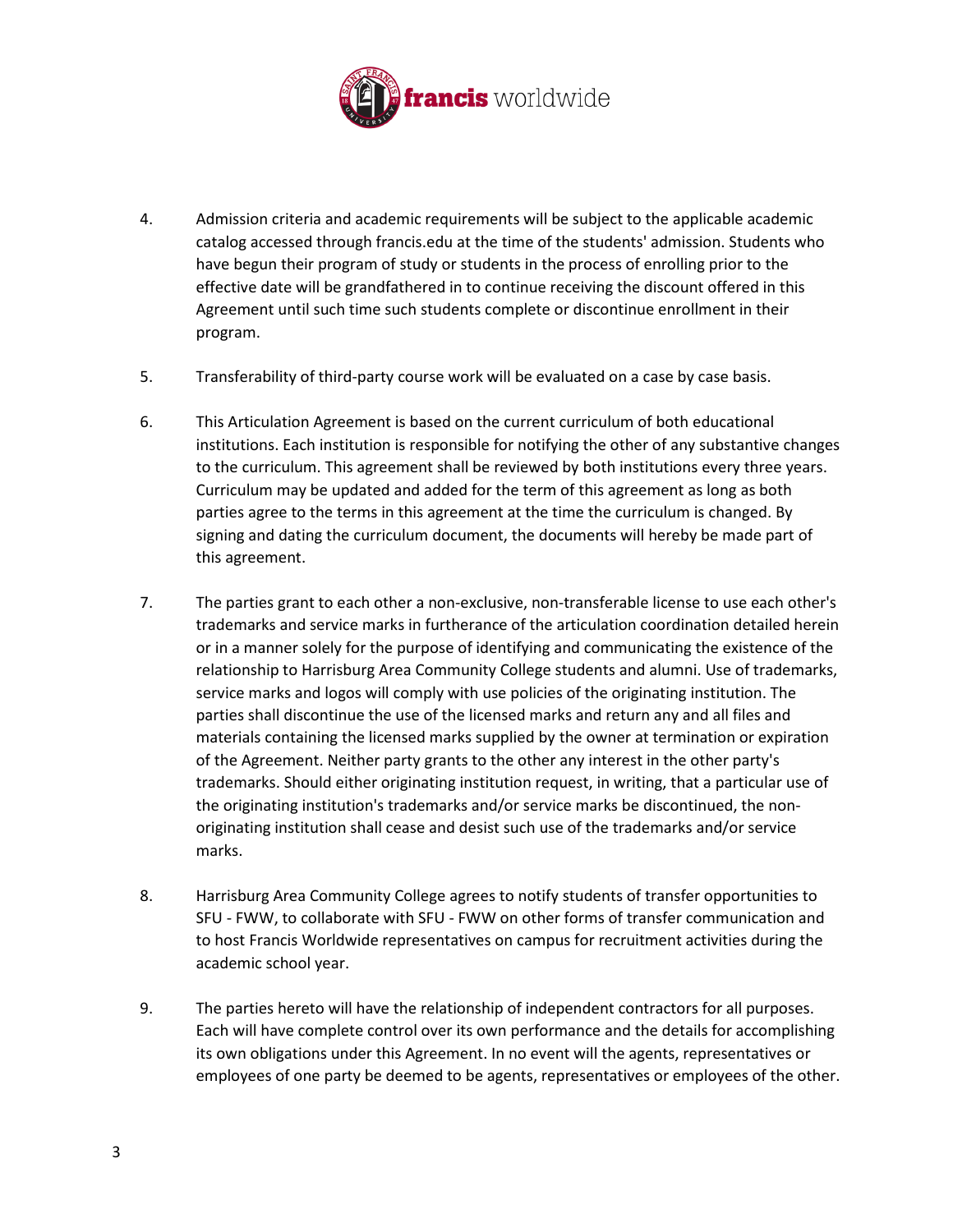

10. This Agreement may be executed by a duly authorized representative of each party, either by electronic or facsimile transmission, each of which will be considered an original.

#### IV. CONTACTS FOR COORDINATION:

All notices and other communications required hereunder by either party to the other shall be in writing, delivered personally, electronically with validation of receipt, by certified or registered mail, return receipt requested, or by overnight courier, and shall be deemed to have been duly given when delivered personally or received when using overnight courier or three business days after being deposited in the United States mail, postage prepaid, addressed as follows:

117 Evergreen Drive **Case Cone HACC Drive** One HACC Drive 814-472-3151 717-780-2496

Saint Francis University: Harrisburg Area Community College

Dr. Karen Srba, Dean Dr. Kathleen Doherty, Associate Provost Francis Worldwide Harrisburg Area Community College Loretto, PA 15940 Harrisburg, PA 17110

or to such other persons or places as either party may designate by written notice to the other.

APPROVALS:

| <u>Karan Powell</u>                  |
|--------------------------------------|
| Karan Powell (Mar 3, 2021 17:19 EST) |

 Signature: Cynthia Doherty (Mar 3, 2021 16:01 EST) [Cynthia Doherty](https://adobecancelledaccountschannel.na2.documents.adobe.com/verifier?tx=CBJCHBCAABAA92zTec2m3bqmPruZZwNKQon8nQ0Ma5Px)

Dr. Karan Hinman Powell **Dr. Cynthia Doherty** 117 Evergreen Drive **Case Cone HACC Drive** One HACC Drive Loretto PA 155940 Harrisburg, PA 17110

Vice President, Academic Affairs Provost and Vice President, Academic Affairs Saint Francis University **Harrisburg Area Community College** 

DATE:. DATE: Mar 3, 2021

DATE: Mar 3, 2021